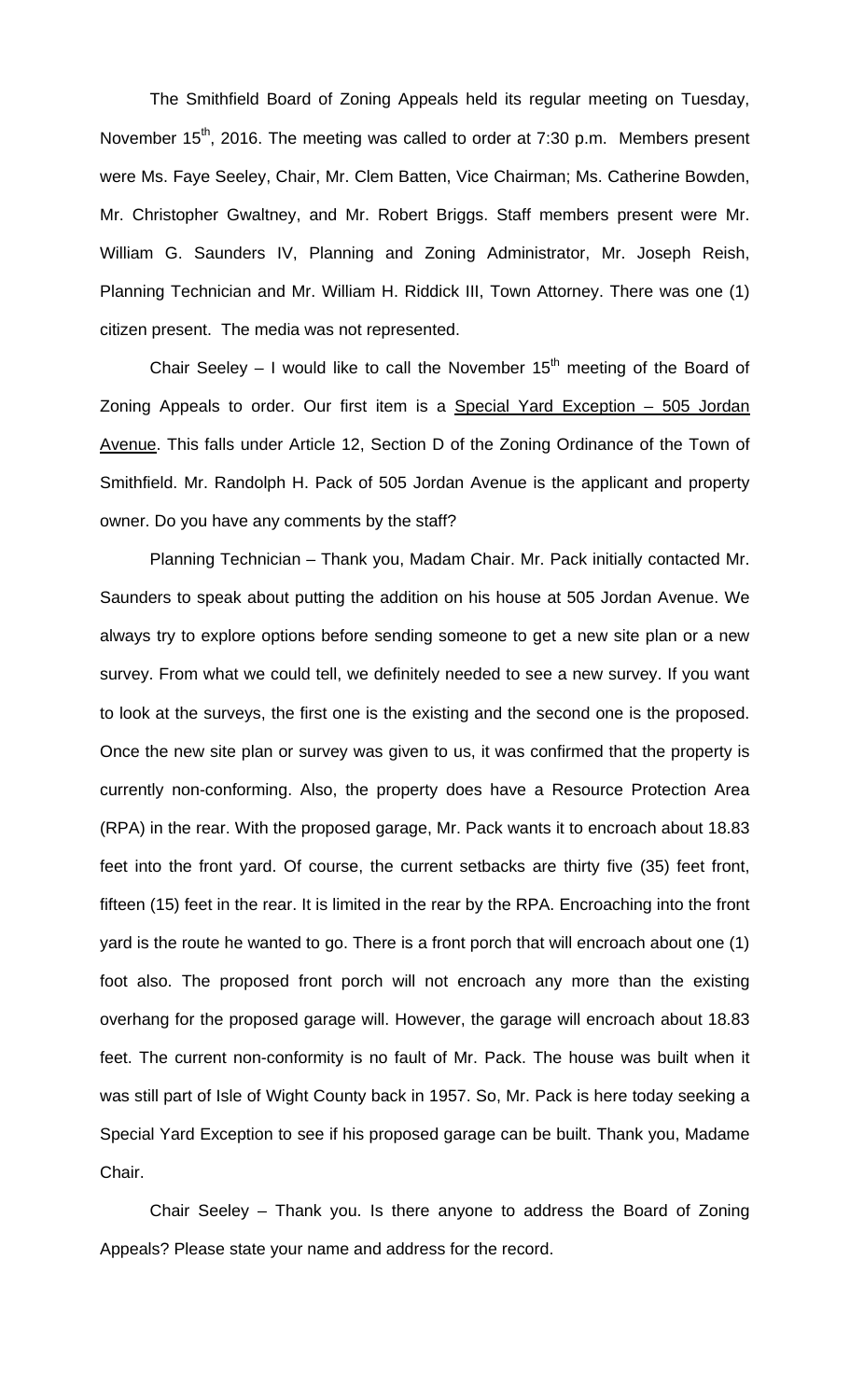Mr. Pack – My name is Randy Pack at 505 Jordan Avenue. I am in front of you folks this evening applying for a Special Yard Exception, specifically, the thirty five (35) foot front yard setback. In the packet that I submitted to you, I wrote you a letter. I listed three (3) specific areas in our Zoning Ordinance that would allow for you to make this exception if you so choose. I feel that we meet most of these; but, specifically, there is one section in here that I would like to read. It is Article 12F, Section 4. It states: 'if the Board finds that the proposed establishment or use will not adversely affect the health, safety, or welfare of persons residing or working on the premise or in the neighborhood, will not unreasonably impair an adequate supply of light and air to adjacent property, nor increase congestion in the streets, nor increase public danger from fire or otherwise unreasonably affect public safety, nor impair the character of the district or adjacent districts, nor be incompatible with the general plans and objectives of the town's Comprehensive Plan, nor be likely to reduce or impair the value of buildings or property in surrounding areas, and that such establishment or use will be in substantial accordance with the general purpose and objectives of this ordinance. The Board shall grant the exception and authorize the issue of a Special Exception Permit.' We feel that we meet all of these requirements. The proposed addition will not adversely affect the health, safety or welfare of neither my family, as occupants, nor the safety or welfare of my neighbors. This addition will not unreasonably impair an adequate supply of light or air to adjacent properties. This addition will not increase congestion in the street. We feel that, if anything, it will reduce congestion as it will allow me to park vehicles inside a garage as opposed to the driveway. It shall not increase public danger from fire nor be incompatible with the town's Comprehensive Plan. It will not impair the value buildings in surrounding properties and, in our opinion; it should make them more attractive and valuable. With all of these items met, we hope the Board will grant us an exception. I believe that it is pretty clear in the Zoning Ordinance that you have the ability to grant this exception if you so choose. Now, I guess, I really have to convince you as to why you should grant this exception. There are a couple of things that start with this. The first is the layout of the property and how the property is situated. If you look at the plat that I provided in your packet, the most logical place on the property to put the garage is where I have proposed to put it. The other end of the house, while there is certainly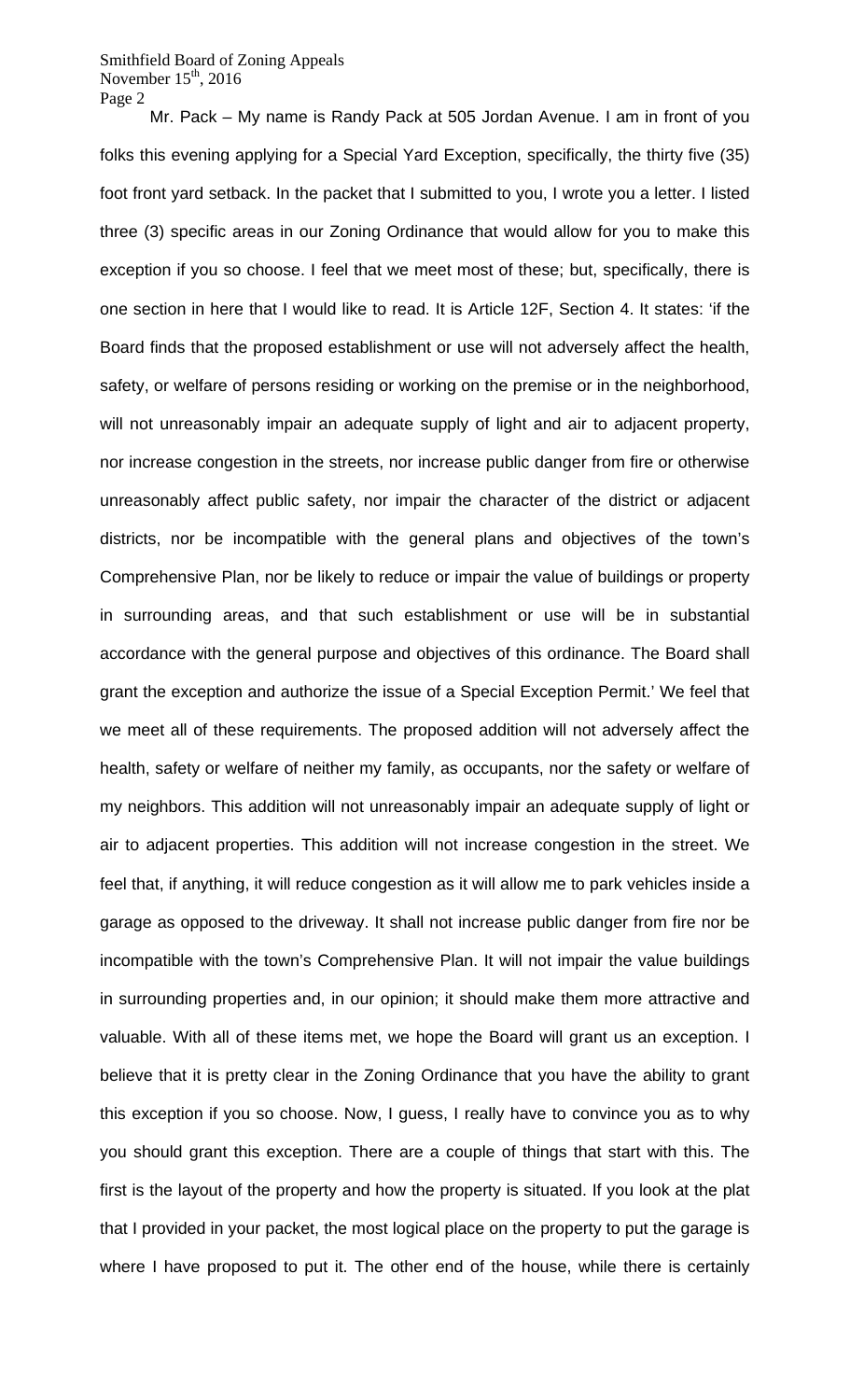more room, is where the bedrooms are and that is the way the house has always been. It is very difficult; although I have three (3) acres here. My limited area to build is such that the thirty five (35) foot front yard setback comes in at an angle. The one hundred (100) foot RPA comes in at an angle. It gives me a very small area to build; but still, this is the most logical place to build. You can see how it is proposed in the survey. I am a big fan of zoning. I think there is a time and a place for it. I think it protects neighborhoods. I am not trying to say that this is zoned incorrectly; but rather, this house was built prior to my time and it was prior to being in the town limits. When it came into the town limits, it had to fall into the town's Zoning Ordinance. These particular zoning laws present a hardship through no fault of my own. It makes it very difficult to add. I am not trying to take any more land or cover more land that is allowed by law; but rather, simply the location. I have provided you with some additional pictures here. There are a couple of things in these pictures. When my family and I first moved into this house, we had a concept for the house. We had a plan for the house. It is a 1957 brick rancher. We wanted it to look a little more coastal; that is our particularly flavor. We put an addition on it three (3) or four (4) years ago. In the first picture, you can see the style of the addition. It is coastal. It has Hardie Plank on it. It has white trim. You can see that the roofs move in and out of the building a little bit so you do not get that long, flat front which is one of the things that we like. We hope to be able to put a front porch on it. It would be right here behind this crepe myrtle tree. It will give some in and out on the front of the house and give it some character. Where the carport exists now, we would remove the existing carport and build the garage in its place if we are granted permission to do that. I kind of want to show you some of this layout. This second picture, again, shows the design of the house as is with the new addition. We would continue with this design throughout. You should have an elevation in the packet that was previously submitted to you all. This elevation shows the front porch and then the three (3) car garage. The second part is how it would look from the rear of the property.

Mr. Gwaltney – Do we have a copy of that? Planning Technician – No sir.

Mr. Pack – Did I not provide elevations?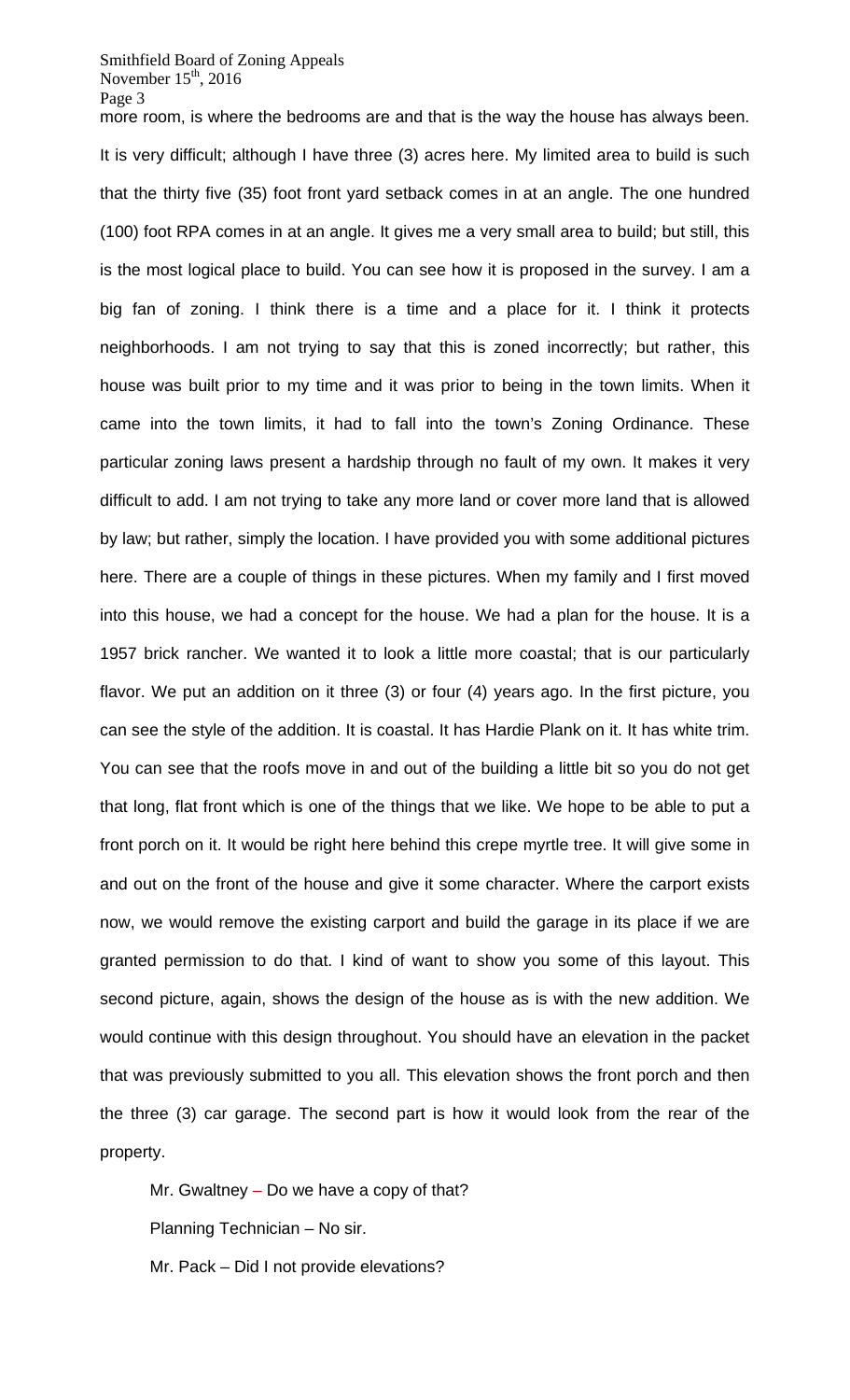Planning Technician – You did. They were not included in the packet because we typically just look at the building footprint; so they were not included.

Mr. Pack – No problem. I wanted to show what the whole project would look like. It was part of my intention on showing what we are trying to do and how we are trying to complete the house. If it makes any difference at all, this is the last addition that we plan on for the house. I am married and I cannot promise you it will be the last project if my wife comes back with something else that she wants. It is my intention for this to be the last addition to the house. With the third set of pictures in here, I tried to lay out how this property looks from the street. Yes, I am asking to go eighteen (18) feet into the front setback. It is a little bit misleading. When I first looked at this, in my own error, I thought the setback was twenty five (25) foot which has zero to do with anything today. In addition, where my property line is and where the edge of the asphalt pavement is located, it is about six (6) feet. My driveway is about six (6) feet onto town property before it meets the road. Yes, it is eighteen (18) feet to the property line but then it is an additional six (6) feet to the road. So it is roughly twenty four (24) feet from the front corner of the furthest most encroachment to the road. It is what I had illustrated here. It shows roughly where the front of the building would go. It is about two (2) feet inside the driveway as it is now. The next picture shows how it would be in line with the rest of the house. The setbacks are just coming in at an angle which is what I am asking for as an exception tonight. The next picture is from the other side looking back towards my parent's house. Finally, this last picture tells a lot here because this is a Ford Expedition parked in the driveway. This is where it is parked forever. It sits inside here on the concrete like normal. There is plenty of space behind it. I do not know exactly how much but it is every bit of five (5) or six (6) feet behind this car before you hit the road. The proposed addition is still up here at this post which is two (2) feet off the edge of the concrete. I wanted to kind of show you all how this all fits into my master plan. I took all of these to my neighbors. There are two (2) that are most affected. One is my folks who are next door. They offered to speak on my behalf but I do not think that having my father up here will sway you one way or the other; but I did appreciate his effort. Immediately across the street from me is Alan Casteen. I sat down with them and showed them the plans. I have submitted a letter to you all. I also spoke to additional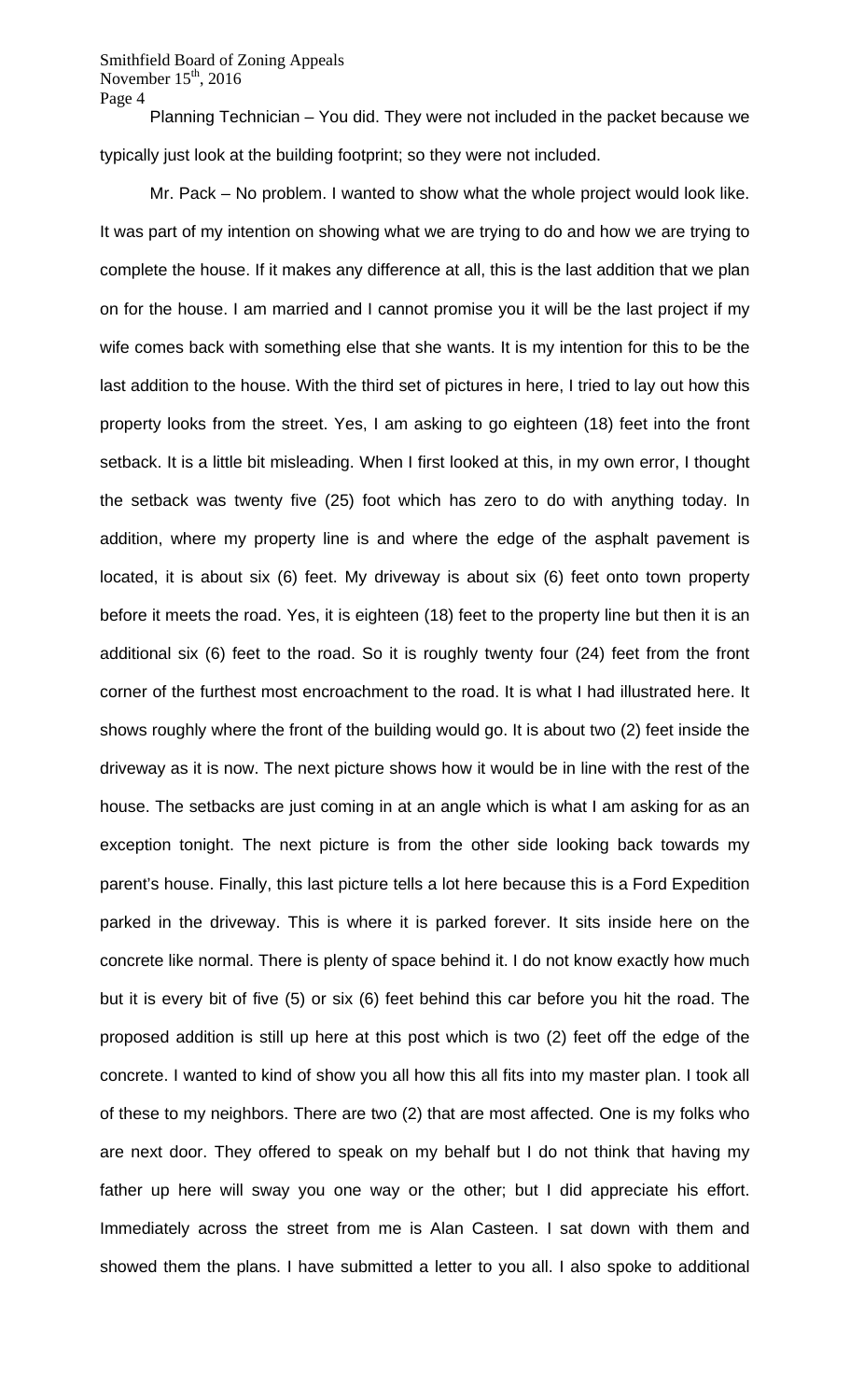neighbors. All of my adjoining property owners have signed off on this letter. The letter reads: 'Dear Ladies and Gentlemen of the Board, I am writing today in support of Randolph H. and Alysia E. Pack's proposed garage addition to their home at 505 Jordan Avenue in Smithfield, Virginia. I am aware that they are requesting a Special Exception to the front yard setback of thirty-five (35) feet as set forth in the Town of Smithfield's Zoning Ordinance. Additionally, I am aware of their request to minimally intrude inside of the Resource Protection Area as set forth in the Chesapeake Bay Protection Act. I certify I am an adjacent property owner to Mr. and Mrs. Pack and am authorized to sign in support of their planned garage addition. We ask that you look favorably upon Mr. and Mrs. Pack's request and grant them the special exceptions they have requested.' It was signed by Mr. Bruce Cobb of 504 Jordan Avenue, Mr. Al Casteen at 506 Jordan Avenue, Mr. Ron Pack at 508 Jordan Avenue, Mr. Ron Koenig at 320 Red Point Drive, and Ms. Catherine Duncan at 319 Red Point Drive. We are not discussing the RPA tonight because if we get through this tonight then I have to bring that to the Planning Commission. While I am intending to build, I am also removing a lot of stuff that is existing in it. There will be a net loss in the RPA of one hundred and twelve (112) square feet if these plans are permitted as requested. There is some reduction in the RPA if that looks favorable. My property is on a dead end street. The road actually ends at the end of my property and then goes into my parent's driveway. I bring that up because it is not as obvious as other potential applications. There is not going to be traffic or site line impediments with this addition. It should not cause any traffic flow disruptions. It is something you will see a little less. With that said, I ask the Board very kindly that you approve this exception as presented; with the understanding that in this particular circumstance the zoning laws present an undue hardship to the property owner due to no fault of their own. I hope my reasoning to you folks is sound and fair and that the members of this Board look favorably upon our request. I am more than happy to answer any questions.

Chair Seeley – Are there any questions?

Vice Chairman Batten – I am looking at the setbacks. It really creates two (2) more that will not have the proper setback. It would be on the porch and the three (3) bay garage. We are going to create two (2) more problems according to the zoning.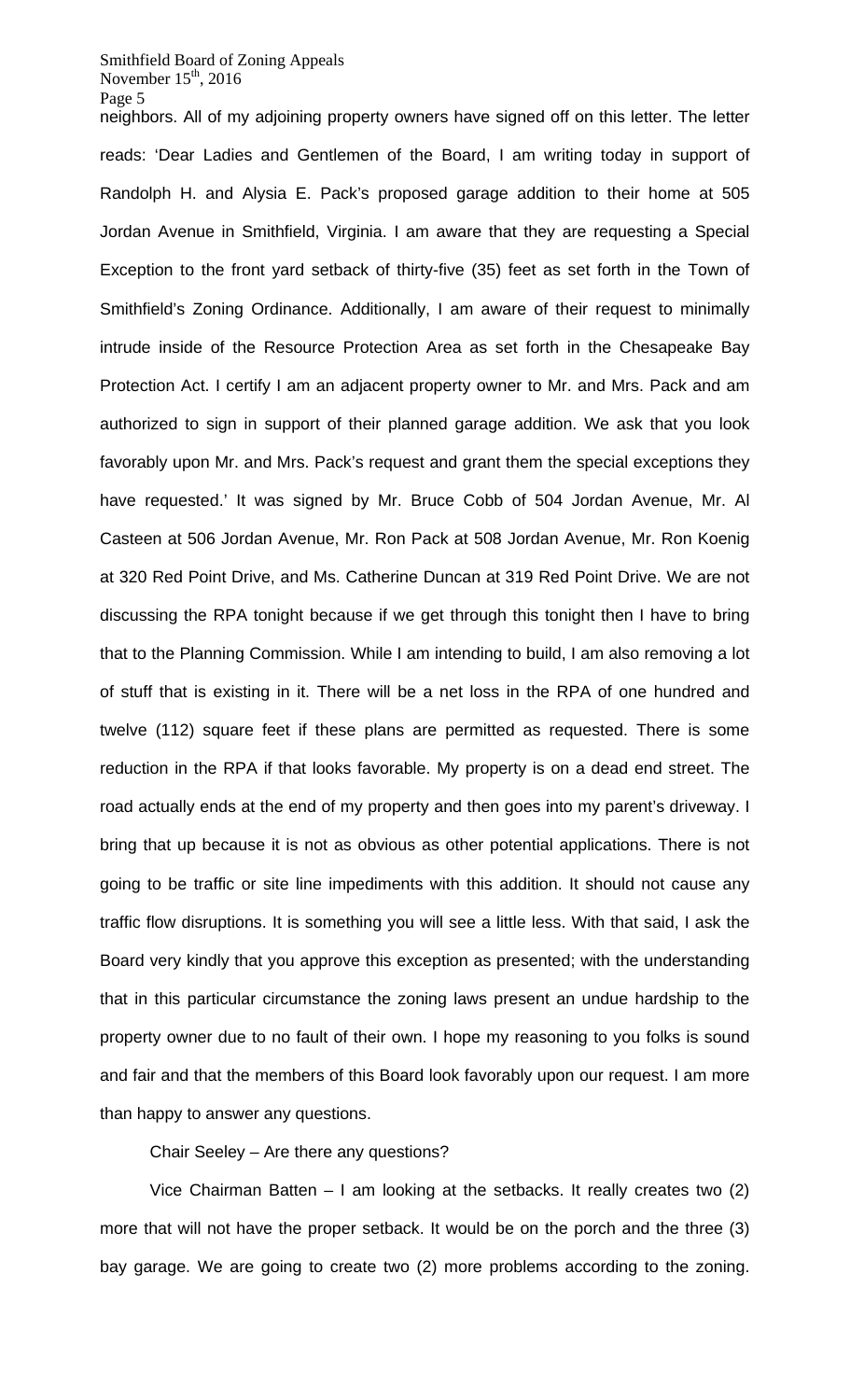Smithfield Board of Zoning Appeals November  $15<sup>th</sup>$ , 2016 Page 6 They already need a yard exception to build and they are going to, in my opinion, tear

our zoning all to pieces if we grant it for the porch and the three (3) bay garage. It is going to encroach in our setback.

Town Attorney – That is not what the test is Mr. Batten. The point is that you have to balance everything. In the old part of town, we deal with this all the time. We tried to put a modern zoning ordinance over top of a subdivision that was created in the 1700's. We deal with yard exceptions all the time. It is not anybody's fault; it is just the way that it is. Zoning did not exist when the Town of Smithfield was laid out. This property was created by Isle of Wight County years and years ago before it was ever part of the Town of Smithfield. The town came along and adopted its Zoning Ordinance. The Zoning Ordinance is one problem. The other problem that is created is the Chesapeake Bay Act. It was created in 1979. If you notice on his site plan, he has a one hundred (100) foot RPA. It is called the Resource Protection Area. They want you to be as far away from the water as you possibly can. When this house was laid out in 1957, nobody had ever even heard of a Chesapeake Bay Act. It had not even been considered. Although he has a very large lot, through no one's fault because they could not foresee this, the government came along and imposed two (2) different laws on this property which restricts the area where he has to build. He does not have anywhere else to go really. Your analysis is to apply the law. Mr. Pack did a good job of explaining the provisions under the code that would give you the authority to do this. The question is if he has made a good case for what he is asking for. You have to take into consideration not only the area but the topography. It has steep slopes. We are lucky to be on the water around here. It is part of the charm of our community but it presents a lot of challenges with respect to building because there is only so much you can do when you have to deal with the setbacks and the Resource Protection Areas.

Vice Chairman Batten – I am just thinking about what kind of stage we are setting for the Board when we cure one (1) and create two (2) more.

Mr. Briggs – Exactly.

Mr. Gwaltney – I agree. Your concern is also my concern. I do see that it appears that we are doing what you just said. I also agree with certain things that Mr. Riddick said and certain things that Mr. Pack said as well. I am having a little bit of trouble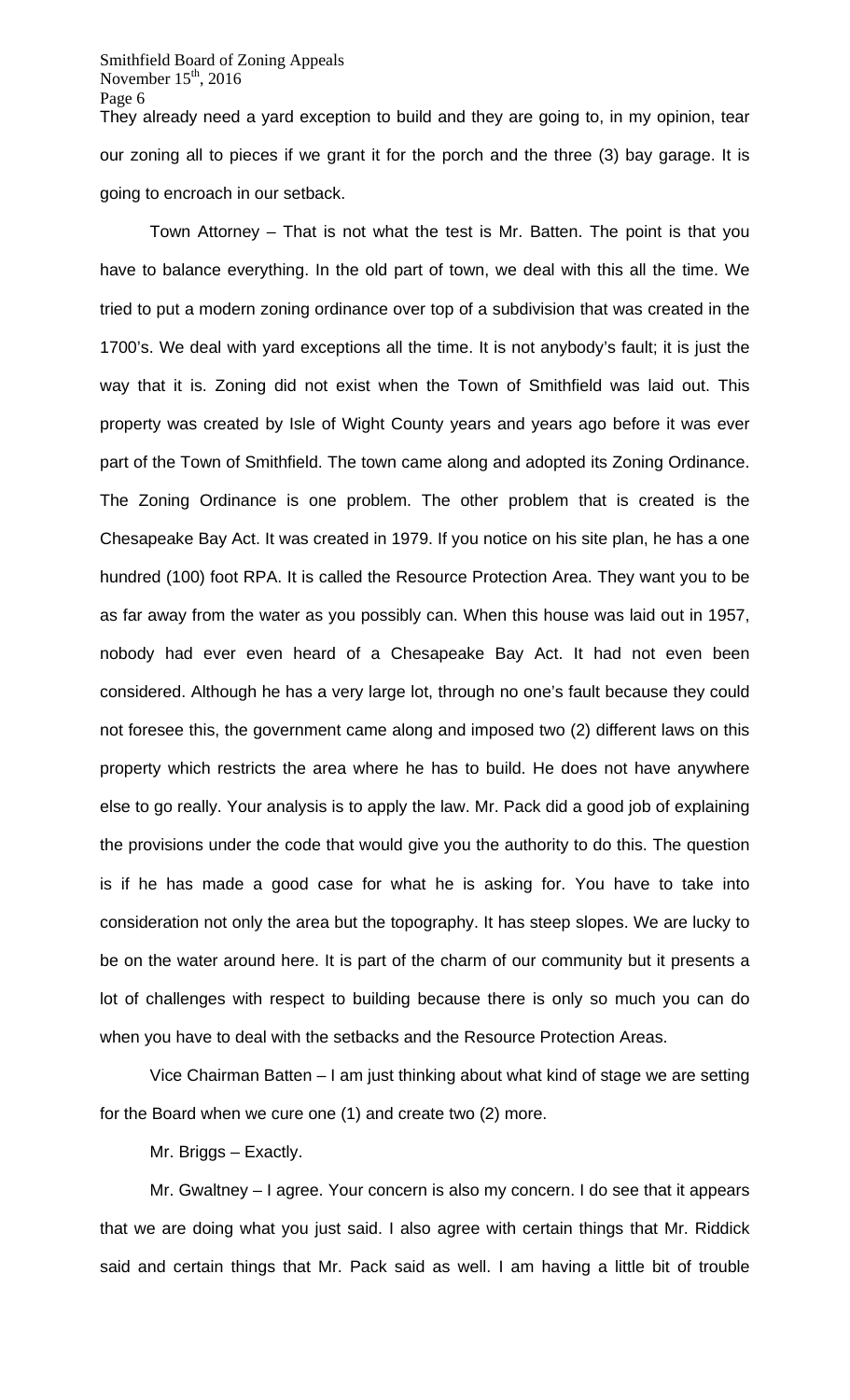Smithfield Board of Zoning Appeals November  $15<sup>th</sup>$ , 2016 Page 7 making the decision as well. Right now, I can see myself going in one (1) or two (2) directions. I would like to say that I do agree with Vice Chairman Batten's condition that on the face of it; it appears that we are granting them an exception to allow another exception almost.

Town Attorney – No. He is asking you to grant him an exception. That is the whole basis of this. You are exactly correct. If you approve this, you are granting a yard exception; but that is what he has asked you to do. He is already in violation. He is asking you to grant him more leniency given the factors that apply to his property; the Resource Protection Area and the fact that it is a 1957 house. That is the basis for his request. You are exactly right. He is asking for more than what he has already got. He has given you reasons why you should grant it. It is for you to make a decision about.

Vice Chairman Batten – It looks to me like we will be setting the stage for the Board for somebody else to come and ask for the same thing with an equal amount or even less.

Town Attorney – If this was a brand new lot and there was not a house on it, you would have to treat it differently than that. Every application, Mr. Batten, has to be considered on its own merits. You do not compare one to the other. It is not like the Planning Commission where you dealing with big subdivisions and things like that. The nature of the business before the Board of Zoning Appeals is to consider every little application on its own because if they did not have an unusual situation; they would not be here in the first place. It is not like you are worried about a precedent. Somebody might come and have a similar situation. We had one on the Hall property a few years ago. He wanted to put a great big house on a brand new lot. He was asking for leniency. It was brand new construction. He could not get the relief he wanted because of what he was trying to do. He had a blank slate to work with. You have to take that into consideration. When you have a blank sheet of paper and you can draw anything you want to, that is one thing. When you have something that somebody did years and years ago and they did not have to take into consideration all of these new laws, it is a different story.

Chair Seeley – I have a question. I see that instead of a variance that he is asking for a Special Yard Exception.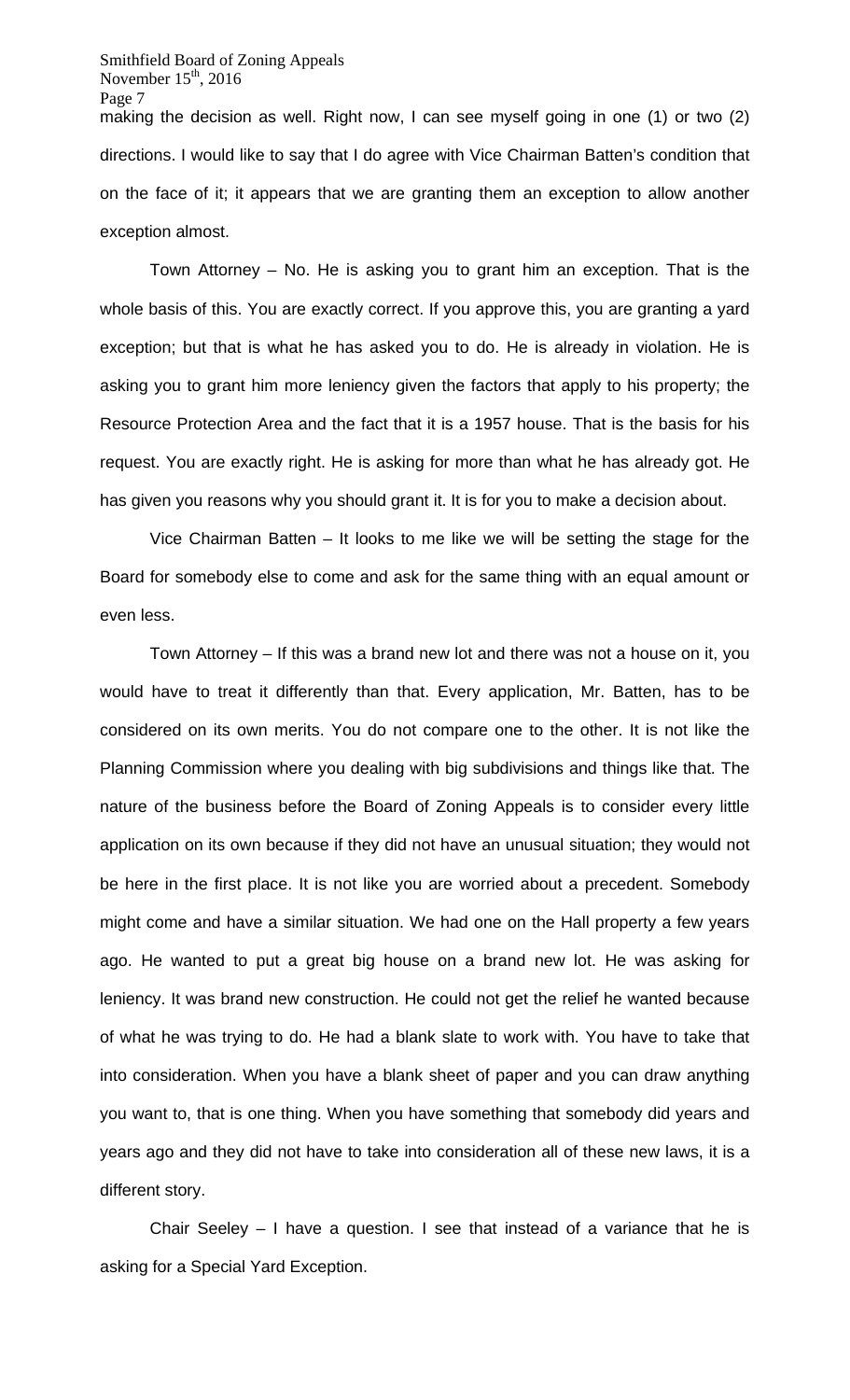Town Attorney – Yes, ma'am. There is a big difference.

Chair Seeley – That is what I am asking. What is the difference?

Town Attorney – The standards that you have to apply are much higher for a variance. If somebody comes and asks for a variance, they have to prove that unless you give it to them that you are basically taking their property away. That is a very high standard to meet. The yard exception is a much lower standard. It does not reach that level of scrutiny. A variance is granted when the Zoning Ordinance just does not permit something. You would be asking to do something that is not otherwise permitted.

Chair Seeley – Well, I thought with the hardship and everything and the shape of the lot with the slope that it would almost fall under a variance.

Town Attorney – It is not a variance. It is a yard exception.

Chair Seeley – That is why I was asking what the difference was because I thought that it would be a variance.

Town Attorney – The yard exception is a much lower hurdle to cross than a variance.

Chair Seeley – Okay. I have it all written in here which is what I was going by. Are there any more questions?

Mr. Briggs – I would like to make the motion to approve the Special Yard Exception as offered.

Ms. Bowden – I would like to second that motion.

Chair Seeley – A motion has been made and properly seconded. All in favor signify by saying aye, opposed say nay.

On call for the vote, five members were present. Chair Seeley voted aye, Vice Chairman Batten voted aye, Ms. Catherine Bowden voted aye, Mr. Christopher Gwaltney voted aye, and Mr. Robert Briggs voted aye. There were no votes against the motion. The motion passed.

Mr. Pack – Thank you. I appreciate it very much.

Chair Seeley – The motion passed. Our next item is Approval of the May  $17<sup>th</sup>$ , 2016 Meeting Minutes.

Town Attorney – Madam Chair and members of the Board, I recommend the minutes be approved as presented.